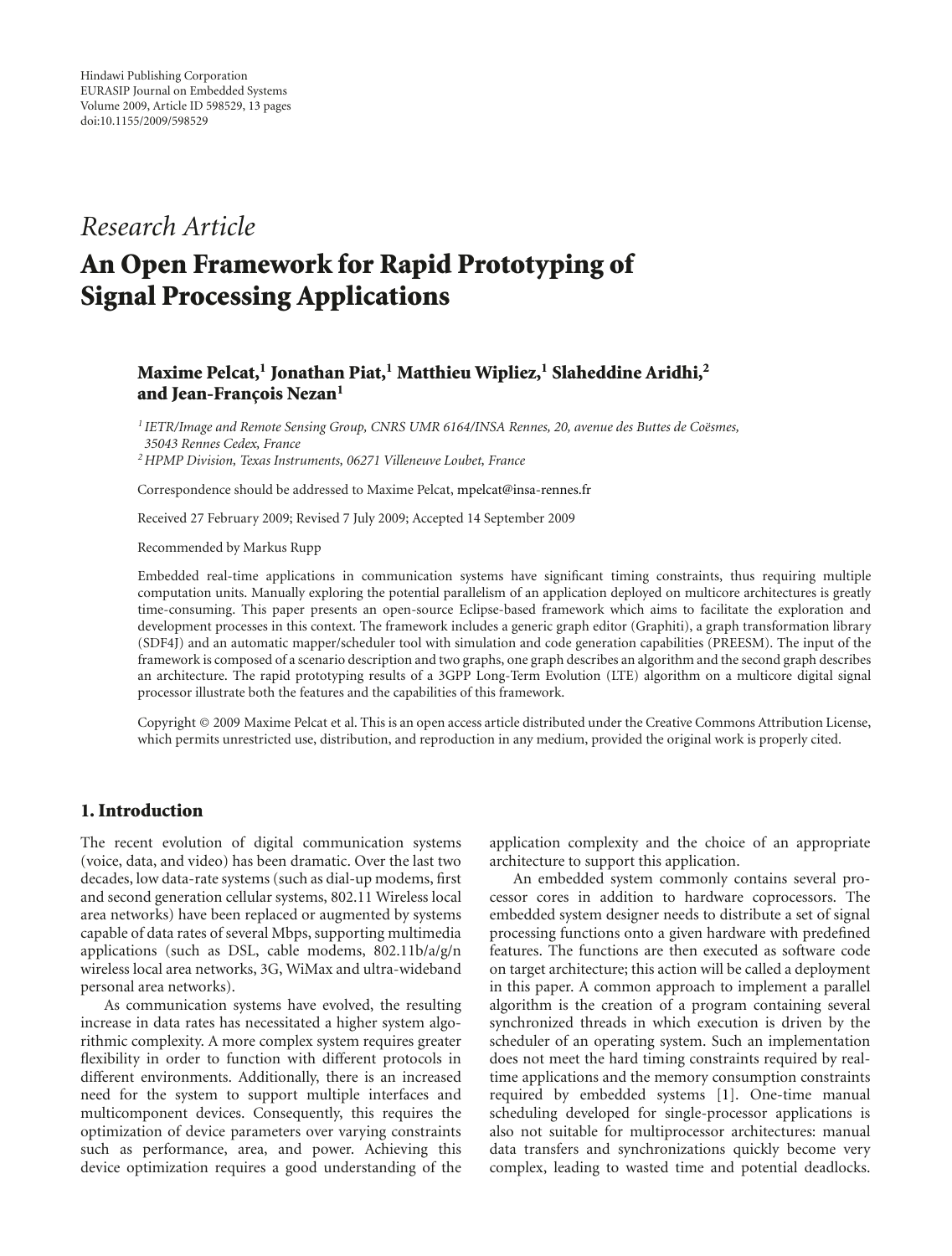Furthermore, the task of finding an optimal deployment of an algorithm mapped onto a multicomponent architecture is not straightforward. When performed manually, the result is inevitably a suboptimal solution. These issues raise the need for new methodologies, which allow the exploration of several solutions, to achieve a more optimal result.

Several features must be provided by a fast prototyping process: description of the system (hardware and software), automatic mapping/scheduling, simulation of the execution, and automatic code generation. This paper draws on previously presented works [2–4] in order to generate a more complete rapid prototyping framework. This complete framework is composed of three complementary tools based on Eclipse [5] that provide a full environment for the rapid prototyping of real-time embedded systems: Parallel and Real-time Embedded Executives Scheduling Method (PREESM), Graphiti and Synchronous Data Flow for Java (SDF4J). This framework implements the methodology Algorithm-Architecture Matching (AAM), which was previously called Algorithm-Architecture Adequation (AAA) [6]. The focus of this rapid prototyping activity is currently static code mapping/scheduling but dynamic extensions are planned for future generations of the tool.

From the graph descriptions of an algorithm and of an architecture, PREESM can find the right deployment, provide simulation information, and generate a framework code for the processor cores [2]. These rapid prototyping tasks can be combined and parameterized in a *workflow*. In PREESM, a workflow is defined as an oriented graph representing the list of rapid prototyping tasks to execute on the input algorithm and architecture graphs in order to determine and simulate a given deployment. A rapid prototyping process in PREESM consists of a succession of transformations. These transformations are associated in a data flow graph representing a workflow that can be edited in a Graphiti generic graph editor. The PREESM input graphs may also be edited using Graphiti. The PREESM algorithm models are handled by the SDF4J library. The framework can be extended by modifying the workflows or by connecting new plug-ins (for compilation, graph analyses, and so on).

In this paper, the differences between the proposed framework and related works are explained in Section 2. The framework structure is described in Section 3. Section 4 details the features of PREESM that can be combined by users in workflows. The use of the framework is illustrated by the deployment of a wireless communication algorithm from the 3rd Generation Partnership Project (3GPP) Long-Term Evolution (LTE) standard in Section 5. Finally, conclusions are given in Section 6.

# **2. State of the Art of Rapid Prototyping and Multicore Programming**

There exist numerous solutions to partition algorithms onto multicore architectures. If the target architecture is homogeneous, several solutions exist which generate multicore code from C with additional information (OpenMP [7], CILK [8]). In the case of heterogeneous architectures, languages such as OpenCL [9] and the Multicore Association Application Programming Interface (MCAPI [10]) define ways to express parallel properties of a code. However, they are not currently linked to efficient compilers and runtime environments. Moreover, compilers for such languages would have difficulty in extracting and solving the bottlenecks of the implementation that appear inherently in graph descriptions of the architecture and the algorithm.

The Poly-Mapper tool from PolyCore Software [11] offers functionalities similar to PREESM but, in contrast to PREESM, its mapping/scheduling is manual. Ptolemy II [12] is a simulation tool that supports many models of computation. However, it also has no automatic mapping and currently its code generation for embedded systems focuses on single-core targets. Another family of frameworks existing for data flow based programming is based on CAL [13] language and it includes OpenDF [14]. OpenDF employs a more dynamic model than PREESM but its related code generation does not currently support multicore embedded systems.

Closer to PREESM are the Model Integrated Computing (MIC [15]), the Open Tool Integration Environment (OTIE [16]), the Synchronous Distributed Executives (SynDEx [17]), the Dataflow Interchange Format (DIF [18]), and SDF for Free (SDF3 [19]). Both MIC and OTIE can not be accessed online. According to literature, MIC focuses on the transformation between algorithm domain-specific models and metamodels while OTIE defines a single system description that can be used during the whole signal processing design cycle.

DIF is designed as an extensible repository of representation, analysis, transformation, and scheduling of data flow language. DIF is a Java library which allows the user to go from graph specification using the DIF language to C code generation. However, the hierarchical Synchronous Data Flow (SDF) model used in the SDF4J library and PREESM is not available in DIF.

SDF3 is an open-source tool implementing some data flow models and providing analysis, transformation, visualization, and manual scheduling as a C++ library. SDF3 implements the Scenario Aware Data Flow (SADF [20]), and provides Multiprocessor System-on-Chip (MP-SoC) binding/scheduling algorithm to output MP-SoC configuration files.

SynDEx and PREESM are both based on the AAM methodology [6] but the tools do not provide the same features. SynDEx is not an open source, it has its own model of computation that does not support schedulability analysis, and code generation is possible but not provided with the tool. Moreover, the architecture model of SynDEx is at a too high level to account for bus contentions and DMA used in modern chips (multicore processors of MP-SoC) in the mapping/scheduling.

The features that differentiate PREESM from the related works and similar tools are

- (i) The tool is an open source and accessible online;
- (ii) the algorithm description is based on a single wellknown and predictable model of computation;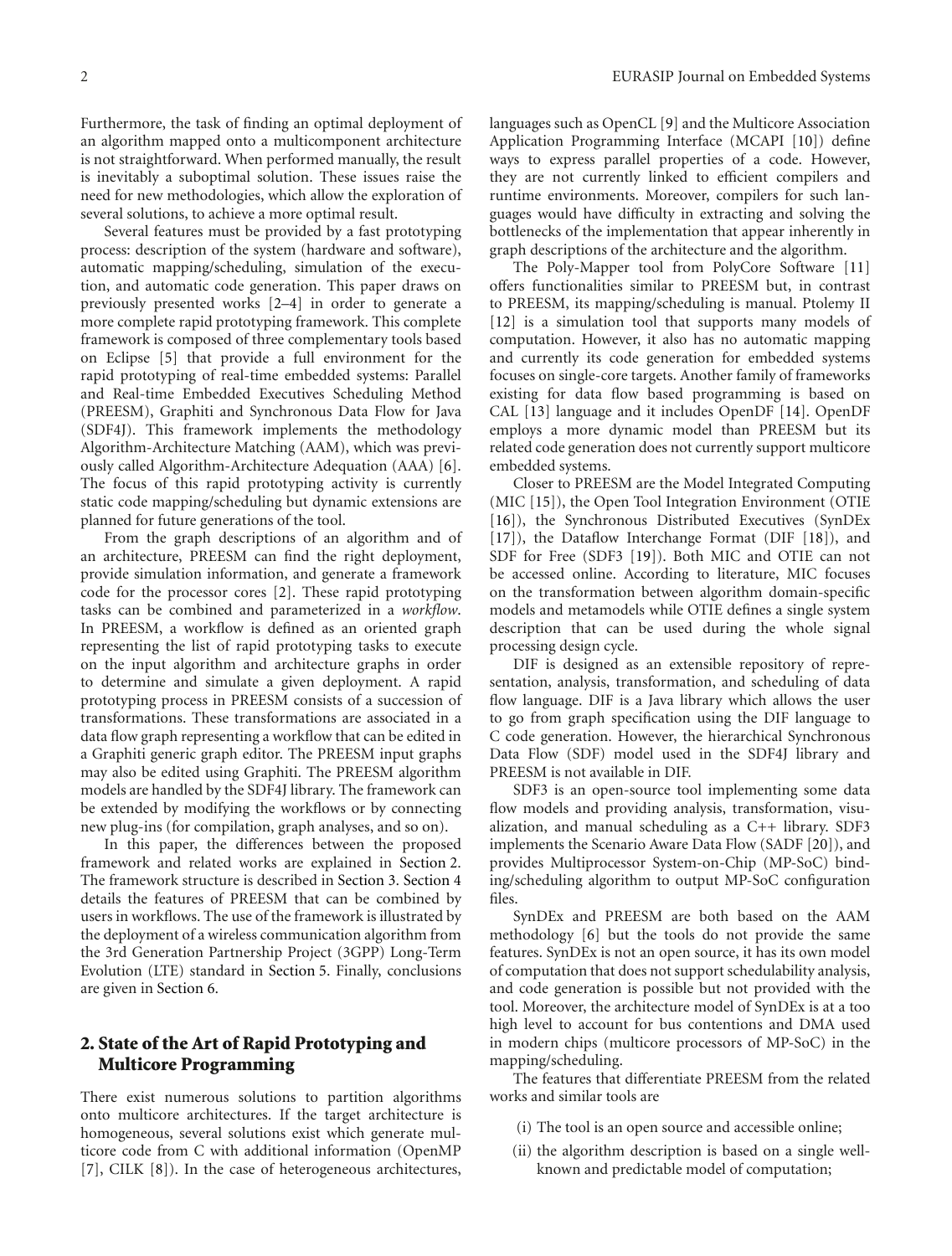

Figure 1: An Eclipse-based Rapid Prototyping Framework.

- (iii) the mapping and the scheduling are totally automatic;
- (iv) the functional code for heterogeneous multicore embedded systems can be generated automatically;
- (v) the algorithm model provides a helpful hierarchical encapsulation thus simplifying the mapping/scheduling [3].

The PREESM framework structure is detailed in the next section.

# **3. An Open-Source Eclipse-Based Rapid Prototyping Framework**

*3.1. The Framework Structure.* The framework structure is presented in Figure 1. It is composed of several tools to increase reusability in several contexts.

The first step of the process is to describe both the target algorithm and the target architecture graphs. A graphical editor reduces the development time required to create, modify and edit those graphs. The role of Graphiti [21] is to support the creation of algorithm and architecture graphs for the proposed framework. Graphiti can also be quickly configured to support any type of file formats used for generic graph descriptions.

The algorithm is currently described as a Synchronous Data Flow (SDF [22]) Graph. The SDF model is a good solution to describe algorithms with static behavior. The SDF4J [23] is an open-source library providing usual transformations of SDF graphs in the Java programming language. The extensive use of SDF and its derivatives in the programming model community led to the development of SDF4J as an external tool. Due to the greater specificity of the architecture description compared to the algorithm description, it was decided to perform the architecture transformation inside the PREESM plug-ins.

The PREESM project [24] involves the development of a tool that performs the rapid prototyping tasks. The PREESM tool uses the Graphiti tool and SDF4J library to design algorithm and architecture graphs and to generate their transformations. The PREESM core is an Eclipse plug-in that executes sequences of rapid prototyping tasks or workflows. The tasks of a workflow are delegated to PREESM plugins. There are currently three PREESM plug-ins: the graph

transformation plug-in, the scheduler plug-in, and the codegeneration plug-in.

The three tools of the framework are detailed in the next sections.

*3.2. Graphiti: A Generic Graph Editor for Editing Architectures, Algorithms and Workflows.* Graphiti is an open-source plugin for the Eclipse environment that provides a generic graph editor. It is written using the Graphical Editor Framework (GEF). The editor is generic in the sense that any type of graph may be represented and edited. Graphiti is used routinely with the following graph types and associated file formats: CAL networks [13, 25], a subset of IP-XACT [26], GraphML [27] and PREESM workflows [28].

*3.2.1. Overview of Graphiti.* A type of graph is registered within the editor by a *configuration*. A configuration is an XML (Extensible Markup Language [29]) file that describes

- (1) the *abstract syntax* of the graph (types of vertices and edges, and attributes allowed for objects of each type);
- (2) the *visual syntax* of the graph (colors, shapes, etc.);
- (3) transformations from the file format in which the graph is defined to Graphiti's XML file format  $\mathcal{G}$ , and vice versa (Figure 2);

Two kinds of input transformations are supported, from XML to XML and from text to XML (Figure 2). XML is transformed to XML with Extensible Stylesheet Language Transformation (XSLT [30]), and text is parsed to its Concrete Syntax Tree (CST) represented in XML according to a  $LL(k)$  grammar by the Grammatica [31] parser. Similarly, two kinds of output transformations are supported, from XML to XML and from XML to text.

Graphiti handles *attributed graphs* [32]. An attributed graph is defined as a directed multigraph  $G = (V, E, \mu)$  with *V* the set of vertices, *E* the multiset of edges (there can be more than one edge between any two vertices). *μ* is a function  $\mu$  : ({*G*} ∪ *V* ∪ *E*) × *A* → *U* that associates instances with attributes from the attribute name set *A* and values from *U*, the set of possible attribute values. A built-in *type* attribute is defined so that each instance  $i \in \{G\}$  ∪ *V* ∪ *E* has a type  $t = \mu(i, \text{type})$ , and only admits attributes from a set  $A_t \subset A$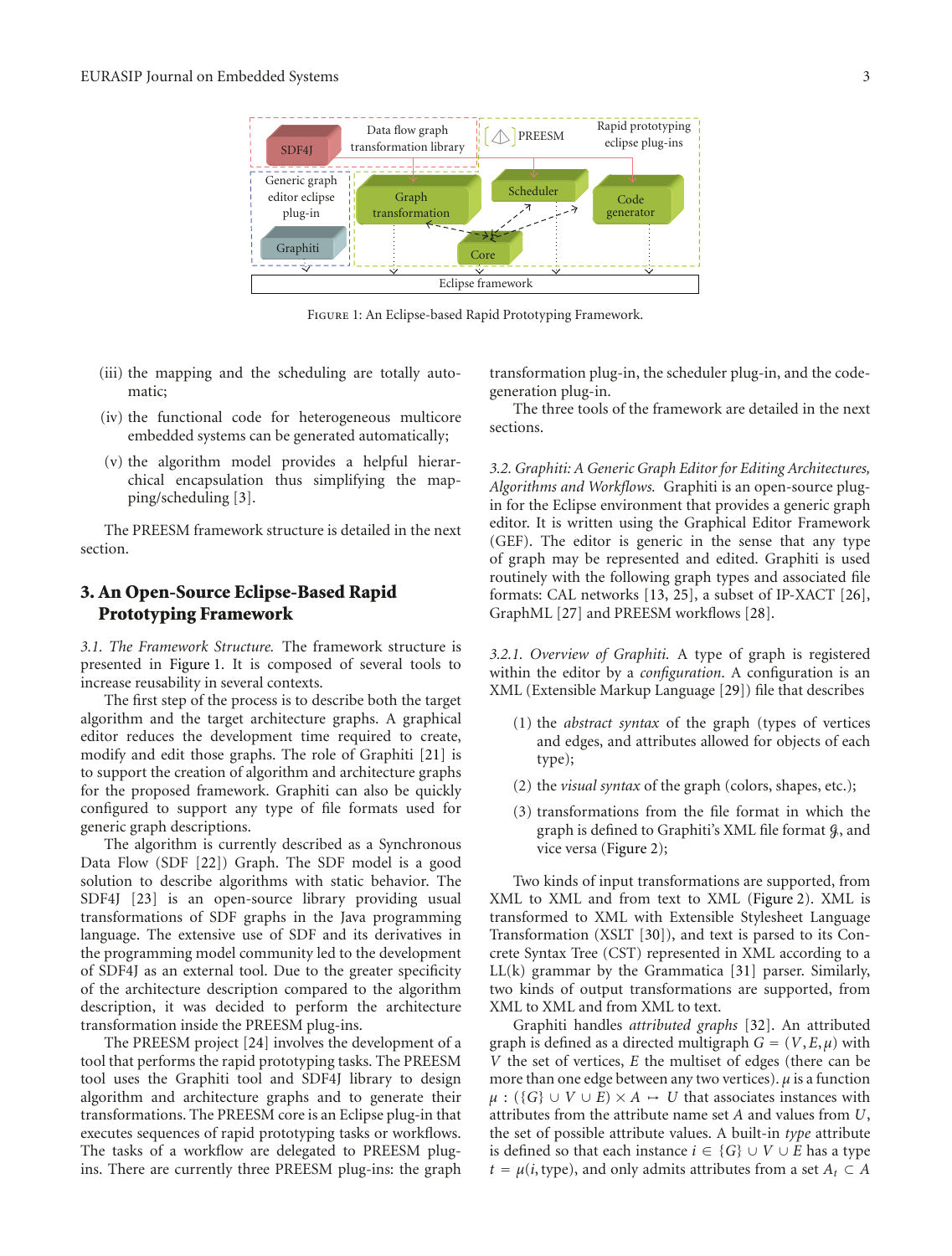

FIGURE 2: Input/output with Graphiti's XML format  $\mathcal{G}$ .



Figure 3: A sample graph.

given by  $A_t = \tau(t)$ . Additionally, a type *t* has a visual syntax  $\sigma(t)$  that defines its color, shape, and size.

To edit a graph, the user selects a file and the matching configuration is computed based on the file extension. The transformations defined in the configuration file are then applied to the input file and result in a graph defined in Graphiti's XML format  $\beta$  as shown in Figure 2. The editor uses the visual syntax defined by  $\sigma$  in the configuration to draw the graph, vertices, and edges. For each instance of type *t* the user can edit the relevant attributes allowed by  $\tau(t)$ as defined in the configuration. Saving a graph consists of writing the graph in  $\mathcal{G}$ , and transforming it back to the input file's native format.

*3.2.2. Editing a Configuration for a Graph Type.* To create a configuration for the graph represented in Figure 3, a *node* (a single type of vertex) must be defined. A *node* has a unique identifier called *id*, and accepts a list of *values* initially equal to [0] (Figure 4). Additionally, ports need to be specified on the edges, so the configuration describes an edgeType element (Figure 5) that carries *sourcePort* and *targetPort* parameters to store an edge's source and target ports, respectively, such as **acc**, **in**, and **out** in Figure 3.

Graphiti is a stand-alone tool, totally independent of PREESM. However, Graphiti generates workflow graphs, IP-XACT and GraphML files that are the main inputs of PREESM. The GraphML files contain the algorithm model. These inputs are loaded and stored in PREESM by the SDF4J library. This library, discussed in the next section, executes the graph transformations.

*3.3. SDF4J: A Java Library for Algorithm Data Flow Graph Transformations.* SDF4J is a library defining several Data Flow oriented graph models such as SDF and Directed Acyclic Graph (DAG [33]). It provides the user with several classic SDF transformations such as hierarchy flattening, and



Figure 4: The type of vertices of the graph shown in Figure 3.



Figure 5: The type of edges of the graph shown in Figure 3.

SDF to Homogeneous SDF (HSDF [34]) transformations and some clustering algorithms. This library also gives the possibility to expand optimization templates. It defines its own graph representation based on the GraphML standard and provides the associated parser and exporter class. SDF4J is freely available (GPL license) for download.

*3.3.1. SDF4J SDF Graph model.* An SDF graph is used to simplify the application specifications. It allows the representation of the application behavior at a coarse grain level. This data flow representation models the application operations and specifies the data dependencies between these operations.

An SDF graph is a finite directed, weighted graph *G* =*< V*, *E*, *d*, *p*,*c >* where:

- (i) *V* is the set of nodes. A node computes an input data stream and outputs the result;
- (ii)  $E \subseteq V \times V$  is the edge set, representing channels which carry data streams;
- (iii)  $d: E \to N \cup \{0\}$  is a function with  $d(e)$  the number of initial tokens on an edge *e*;
- (iv)  $p : E \to N$  is a function with  $p(e)$  representing the number of data tokens produced at *e*'s source to be carried by *e*;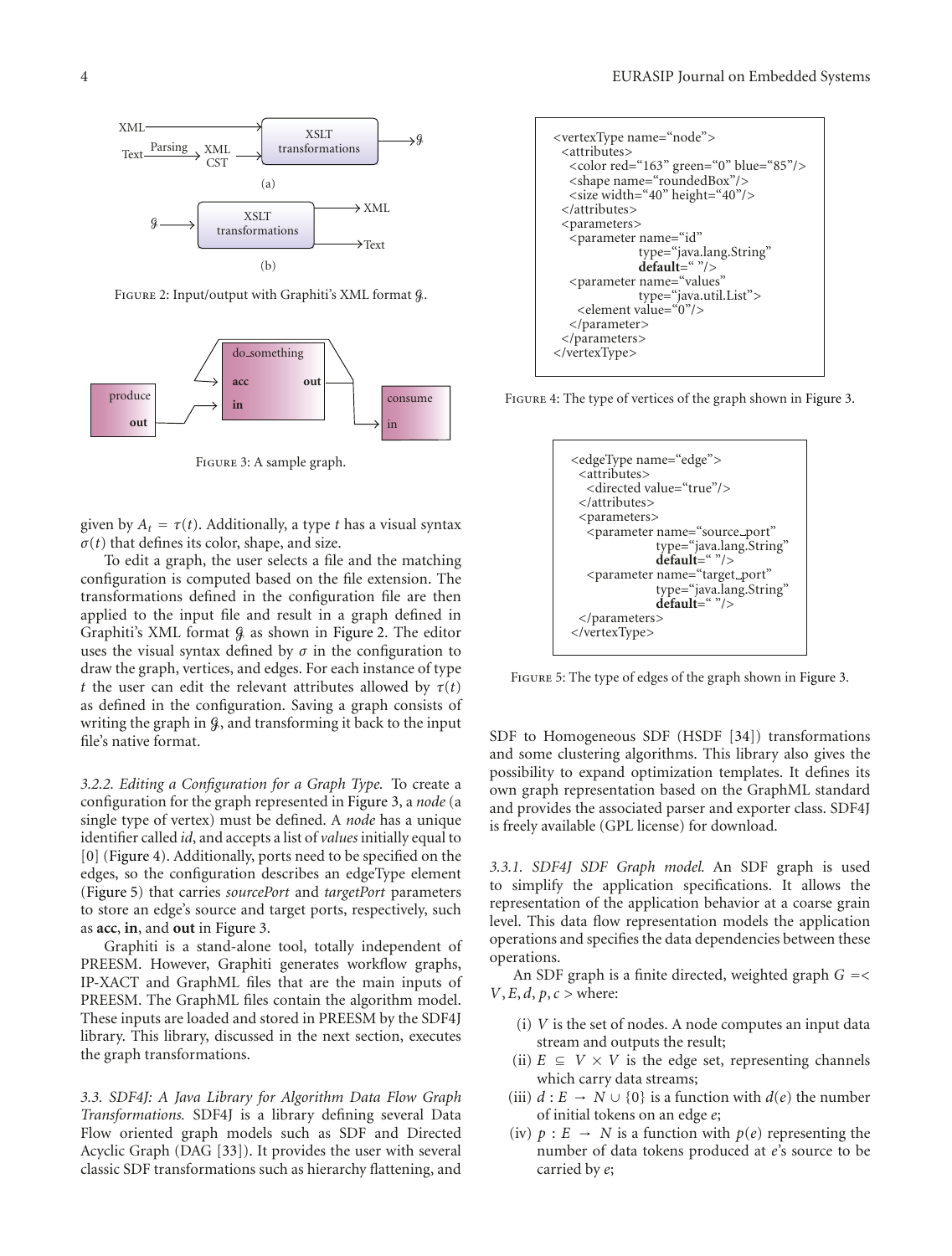

Figure 6: A SDF graph.

(v)  $c: E \rightarrow N$  is a function with  $c(e)$  representing the number of data tokens consumed from *e* by *e*'s sink node;

This model offers strong compile-time predictability properties, but has limited expressive capability. The SDF implementation enabled by the SDF4J supports the hierarchy defined in [3] which increases the model expressiveness. This specific implementation is straightforward to the programmer and allows user-defined structural optimizations. This model is also intended to lead to a better code generation using common C patterns like loop and function calls. It is highly expandable as the user can associate any properties to the graph components (edge, vertex) to produce a customized model.

*3.3.2. SDF4J SDF Graph Transformations.* SDF4J implements several algorithms intended to transform the base model or to optimize the application behavior at different levels.

- (i) The *hierarchy flattening transformation* aims to flatten the hierarchy (remove hierarchy levels) at the chosen depth in order to later extract as much as possible parallelism from the designer's hierarchical description.
- (ii) The *HSDF transformation* (Figure 7) transforms the SDF model to an HSDF model in which the amount of tokens exchanged on edges are homogeneous (production = consumption). This model reveals all the potential parallelism in the application but dramatically increases the amount of vertices in the graph.
- (iii) The *internalization transformation* based on [35] is an efficient clustering method minimizing the number of vertices in the graph without decreasing the potential parallelism in the application.
- (iv) The *SDF to DAG transformation* converts the SDF or HSDF model to the DAG model which is commonly used by scheduling methods [33].

*3.4. PREESM: A Complete Framework for Hardware and Software Codesign.* In the framework, the role of the PREESM tool is to perform the rapid prototyping tasks. Figure 8 depicts an example of a classic workflow which can be executed in the PREESM tool. As seen in Section 3.3, the data flow model chosen to describe applications in PREESM is the SDF model. This model, described in [22], has the great advantage of enabling the formal verification of static schedulability. The typical number of vertices to schedule in



Figure 7: A SDF graph and its HSDF transformation.

PREESM is between one hundred and several thousands. The architecture is described using IP-XACT language, an IEEE standard from the SPIRIT consortium [26]. The typical size of an architecture representation in PREESM is between a few cores and several dozen cores. A scenario is defined as a set of parameters and constraints that specify the conditions under which the deployment will run.

As can be seen in Figure 8, prior to entering the scheduling phase, the algorithm goes through three transformation steps: the hierarchy flattening transformation, the HSDF transformation, and the DAG transformation (see Section 3.3.2). These transformations prepare the graph for the static scheduling and are provided by the Graph Transformation Module (see Section 4.1). Subsequently, the DAG—converted SDF graph—is processed by the scheduler [36]. As a result of the deployment by the scheduler, a code is generated and a Gantt chart of the execution is displayed. The generated code consists of scheduled function calls, synchronizations, and data transfers between cores. The functions themselves are handwritten.

The plug-ins of the PREESM tool implement the rapid prototyping tasks that a user can add to the workflows. These plug-ins are detailed in next section.

#### **4. The Current Features of PREESM**

*4.1. The Graph Transformation Module.* In order to generate an efficient schedule for a given algorithm description, the application defined by the designer must be transformed. The purpose of this transformation is to reveal the potential parallelism of the algorithm and simplify the work of the task scheduler. To provide the user with flexibility while optimizing the design, the entire graph transformation provided by the SDF4J library can be instantiated in a workflow with parameters allowing the user to control each of the three transformations. For example, the hierarchical flattening transformation can be configured to flatten a given number of hierarchy levels (depth) in order to keep some of the user hierarchical construction and to maintain the amount of vertices to schedule at a reasonable level. The HSDF transformation provides the scheduler with a graph of high potential parallelism as all the vertices of the SDF graph are repeated according to the SDF graph's basic repetition vector. Consequently, the number of vertices to schedule is larger than in the original graph. The clustering transformation prepares the algorithm for the scheduling process by grouping vertices according to criteria such as strong connectivity or strong data dependency between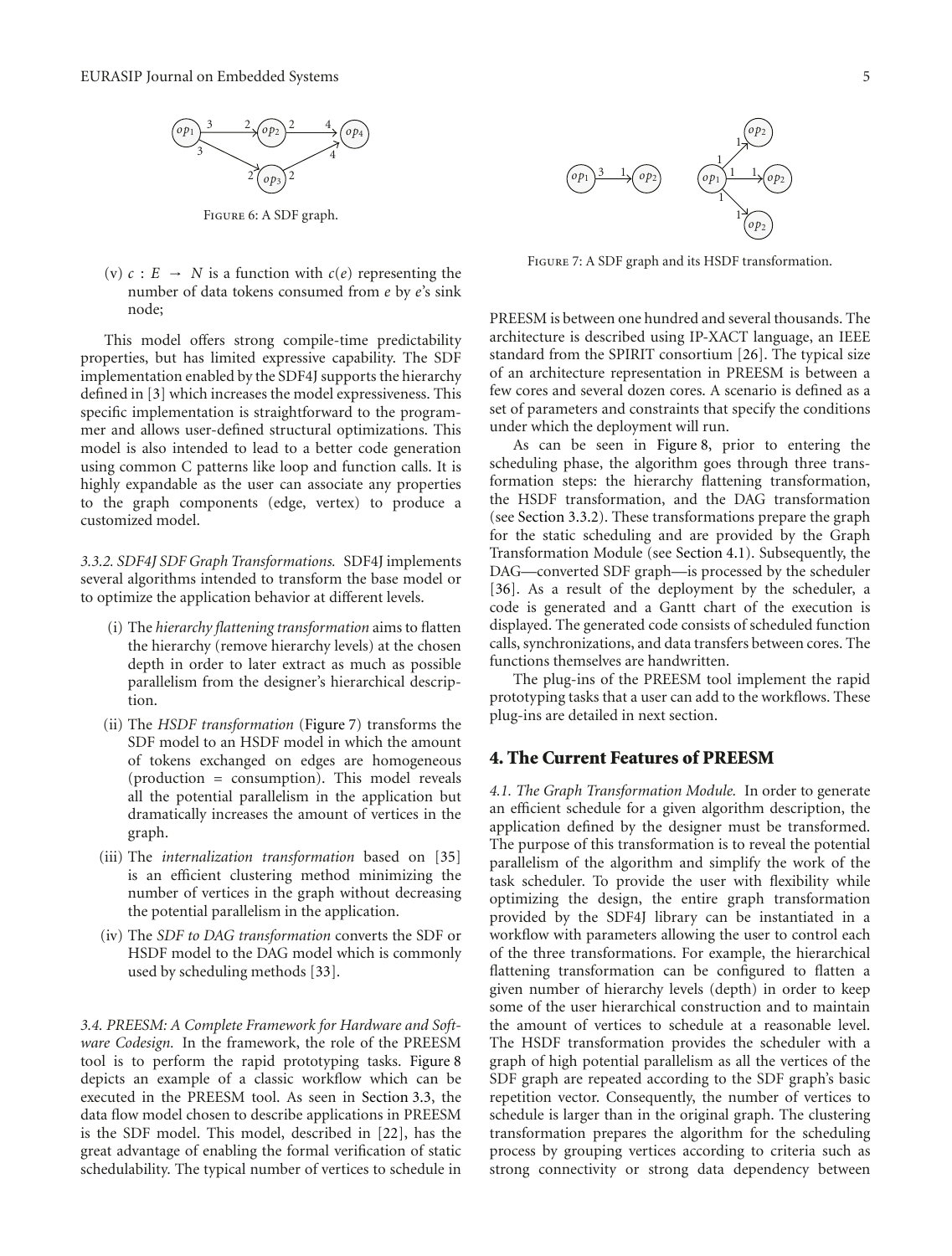

Figure 8: Example of a workflow graph: from SDF and IP-XACT descriptions to the generated code.

vertices. The grouped vertices are then transformed into a hierarchical vertex which is then treated as a single vertex in the scheduling process. This vertex grouping reduces the number of vertices to schedule, speeding up the scheduling process. The user can freely use available transformations in his workflow in order to control the criteria for optimizing the targeted application and architecture.

As can be seen in the workflow displayed in Figure 8, the graph transformation steps are followed by the static scheduling step.

*4.2. The PREESM Static Scheduler.* Scheduling consists of statically distributing the tasks that constitute an application between available cores in a multicore architecture and minimizing parameters such as final latency. This problem has been proven to be NP-complete [37]. A static scheduling algorithm is usually described as a monolithic process, and carries out two distinct functionalities: choosing the core to execute a specific function and evaluating the cost of the generated solutions.

The PREESM scheduler splits these functionalities into three submodules [4] which share minimal interfaces: the *task scheduling*, the *edge scheduling,* and the *Architecture Benchmark Computer* (ABC) submodules. The task scheduling submodule produces a scheduling solution for the application tasks mapped onto the architecture cores and then queries the ABC submodule to evaluate the cost of the proposed solution. The advantage of this approach is that any task scheduling heuristic may be combined with any ABC model, leading to many different scheduling possibilities. For instance, an ABC minimizing the deployment memory or energy consumption can be implemented without modifying the task scheduling heuristics.

The interface offered by the ABC to the task scheduling submodule is minimal. The ABC gives the number of available cores, receives a deployment description and returns costs to the task scheduling (infinite if the deployment is impossible). The time keeper calculates and stores timings for the tasks and the transfers when necessary for the ABC.

The ABC needs to schedule the edges in order to calculate the deployment cost. However, it is not designed to make any deployment choices; this task is delegated to the edge scheduling submodule. The router in the edge scheduling submodule finds potential routes between the available cores.

The choice of module structure was motivated by the behavioral commonality of the majority of scheduling algorithms (see Figure 9).

*4.2.1. Scheduling Heuristics.* Three algorithms are currently coded, and are modified versions of the algorithms described in [38].

(i) A *list scheduling algorithm* schedules tasks in the order dictated by a list constructed from estimating a critical path. Once a mapping choice has been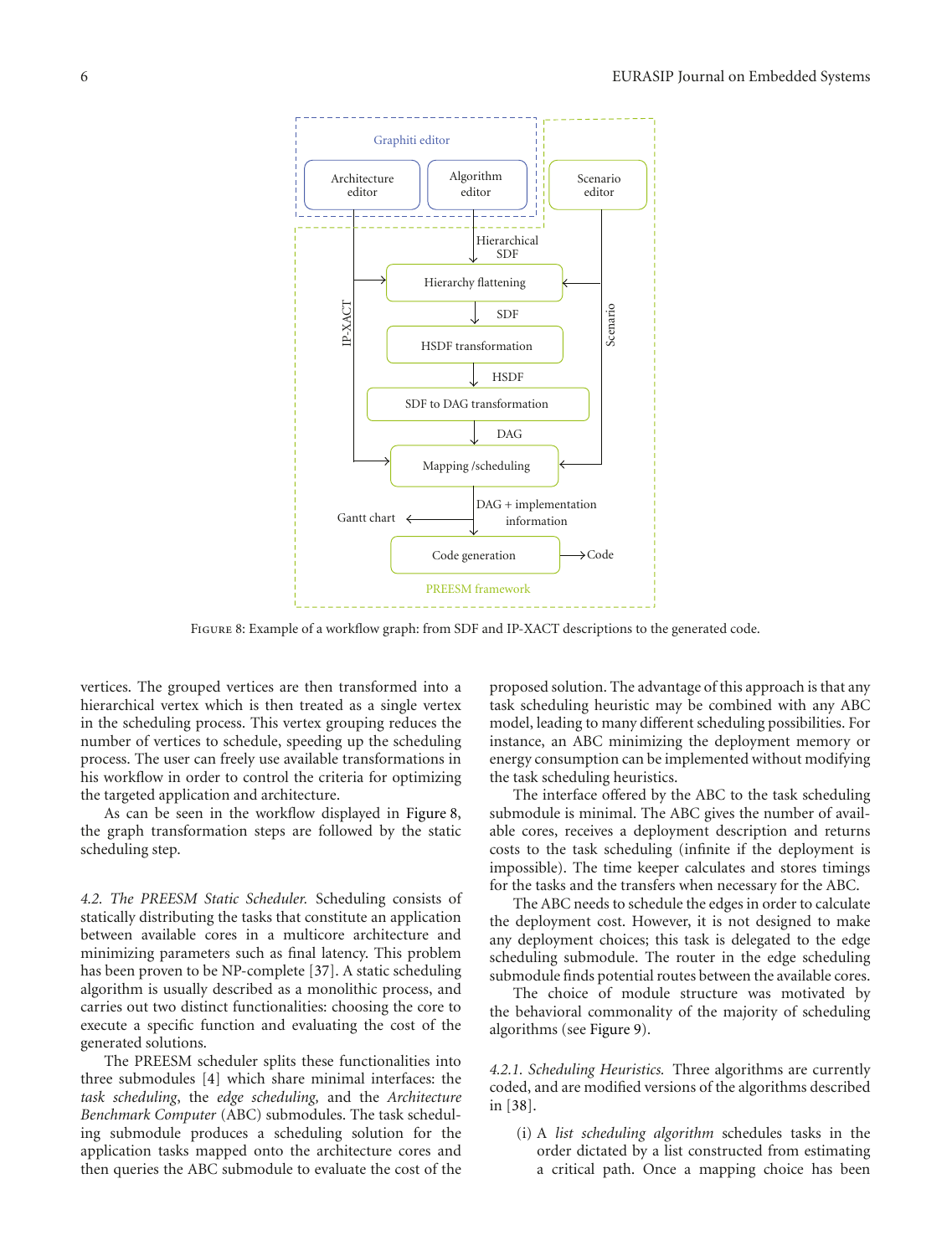made, it will never be modified. This algorithm is fast but has limitations due to this last property. List scheduling is used as a starting point for other refinement algorithms.

- (ii) The *FAST algorithm* is a refinement of the list scheduling solution which uses probabilistic hops. It changes the mapping choices of randomly chosen tasks; that is, it associates these tasks to another processing unit. It runs until stopped by the user and keeps the best latency found. The algorithm is multithreaded to exploit the multicore parallelism of a host computer.
- (iii) A *genetic algorithm* is coded as a refinement of the FAST algorithm. The n best solutions of FAST are used as the base population for the genetic algorithm. The user can stop the processing at any time while retaining the last best solution. This algorithm is also multithreaded.

The FAST algorithm has been developed to solve complex deployment problems. In the original heuristic, the final order of tasks to schedule, as defined by the list scheduling algorithm, was not modified by the FAST algorithm. The FAST algorithm only modifies the mapping choices of the tasks. In large-scale applications, the initial order of the tasks performed by the list scheduling algorithm becomes occasionally suboptimal. In the modified version of the FAST scheduling algorithm, the ABC recalculates the final order of a task when the heuristic maps a task to a new core. The *task switcher* algorithm used to recalculate the order simply looks for the earliest appropriately sized *hole* in the core schedule for the mapped task (see Figure 10).

*4.2.2. Scheduling Architecture Model.* The current architecture representation was driven by the need to accurately model multicore architectures and hardware coprocessors with intercores message-passing communication. This communication is handled in parallel to the computation using Direct Memory Access (DMA) modules. This model is currently used to closely simulate the Texas Instruments TMS320TCI6487 processor (see Section 5.3.2). The model will soon be extended to shared memory communications and more complex interconnections. The term *operator* represents either a processor core or a hardware coprocessor. Operators are linked by *media*, each medium representing a bus and the associated DMA. The architectures can be either homogeneous (with all operators and media identical) or heterogeneous. For each medium, the user defines a DMA set up time and a bus data rate. As shown in Figure 9, the architecture model is only processed in the scheduler by the ABC and not by the heuristic and edge scheduling submodules.

*4.2.3. Architecture Benchmark Computer.* Scheduling often requires much time. Testing intermediate solutions with precision is an especially time-consuming operation. The ABC submodule was created by reusing the useful concept of time scalability introduced in SystemC Transaction Level



Figure 9: Scheduler module structure.

Modeling (TLM) [39]. This language defines several levels of system temporal simulation, from untimed to cycle-accurate precision. This concept motivated the development of several ABC latency models with different timing precisions. Three ABC latency models are currently coded (see Figure 11).

- (i) The *loosely-timed model* takes into account task and transfer times but no transfer contention.
- (ii) The *approximately-timed model* associates each intercore communication medium with its constant rate and simulates contentions.
- (iii) The *accurately-timed model* adds set up times which simulate the duration necessary to initialize a parallel transfer controller like Texas Instruments Enhanced Direct Memory Access (EDMA [40]). This set up time is scheduled in the core which sends the transfer.

The task and architecture properties feeding the ABC submodule are evaluated experimentally, and include media data rate, set up times, and task timings. ABC models evaluating parameters other than latency are planed in order to minimize memory size, memory accesses, cadence (i.e., average runtime), and so on. Currently, only latency is minimized due to the limitations of the list scheduling algorithms: these costs cannot be evaluated on partial deployments.

*4.2.4. Edge Scheduling Submodule.* When a data block is transferred from one operator to another, transfer tasks are added and then mapped to the corresponding medium. A route is associated with each edge carrying data from one operator to another, which possibly may go through several other operators. The edge scheduling submodule routes the edges and schedules their route steps. The existing routing process is basic and will be developed further once the architecture model has been extended. Edge scheduling can be executed with different algorithms of varying complexity, which results in another level of scalability. Currently, two algorithms are implemented:

(i) the *simple edge scheduler* follows the scheduling order given by the task list provided by the list scheduling algorithm;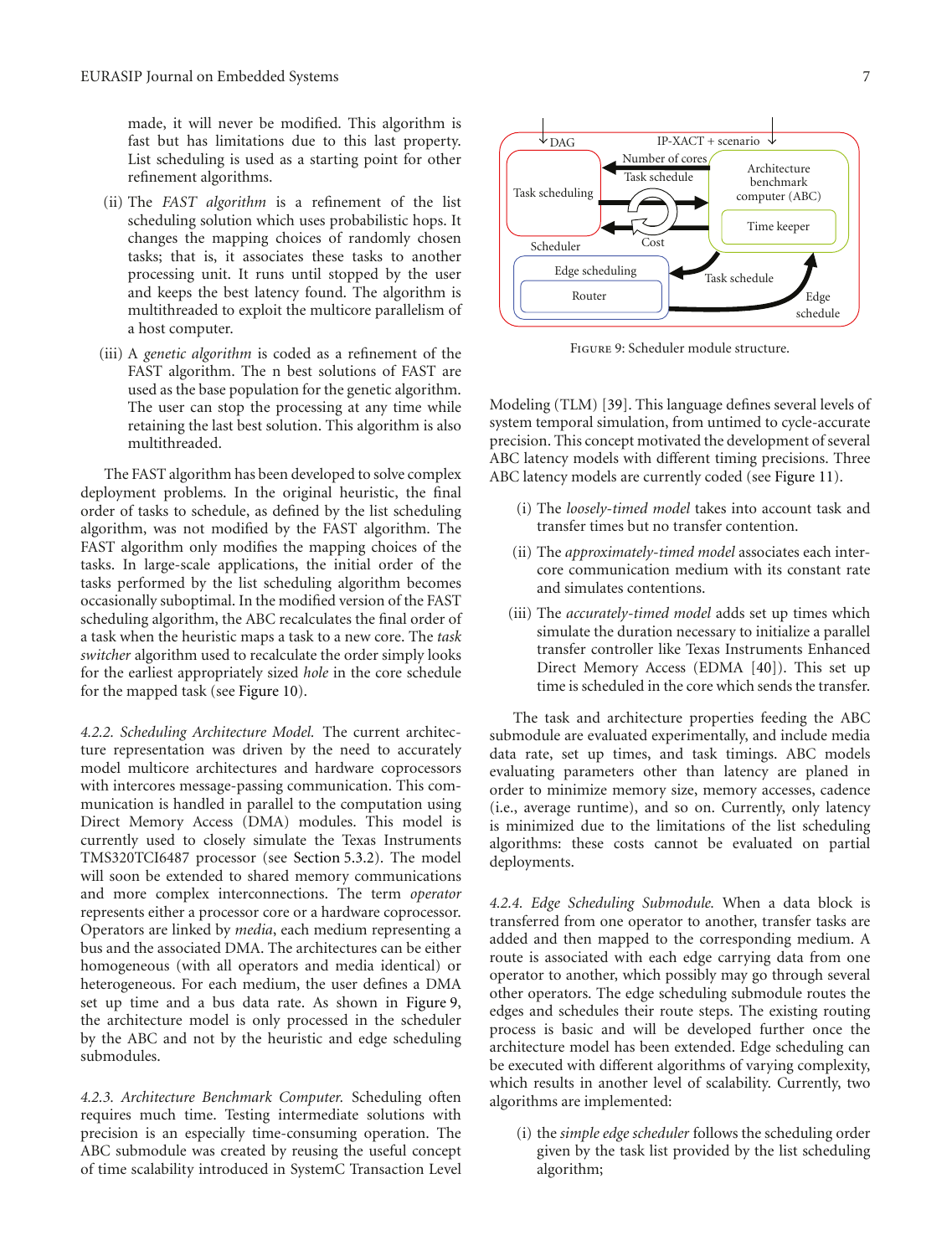

Figure 10: Switchable scheduling heuristics.



Figure 11: Switchable ABC models.

(ii) the *switching edge scheduler* reuses the *task switcher* algorithm discussed in Section 4.2.1 for edge scheduling. When a new communication edge needs to be scheduled, the algorithm looks for the earliest *hole* of appropriate size in the medium schedule.

The scheduler framework enables the comparison of different edge scheduling algorithms using the same task scheduling submodule and architecture model description. The main advantage of the scheduler structure is the independence of scheduling algorithms from cost type and benchmark complexity.

*4.3. Generating a Code from a Static Schedule.* Using the AAM methodology from [6], a code can be generated from the static scheduling of the input algorithm on the input architecture (see workflow in Figure 8). This code consists of an initialization phase and a loop endlessly repeating the algorithm graph. From the deployment generated by the scheduler, the code generation module generates a generic representation of the code in XML. The specific code for the target is then obtained after an XSLT transformation. The code generation flow for a Texas Instruments tricore processor TMS320TCI6487 (see Section 5.3.2) is illustrated by Figure 12.

PREESM currently supports the C64x and C64x+ based processors from Texas Instruments with DSP-BIOS Operating System [41] and the x86 processors with Windows Operating System. The supported intercore communication schemes include TCP/IP with sockets, Texas Instruments EDMA3 [42], and RapidIO link [43].

An *actor* is a task with no hierarchy. A function must be associated with each actor and the prototype of the function must be defined to add the right parameters in the right order. A CORBA Interface Definition Language (IDL) file is associated with each actor in PREESM. An example of an IDL file is shown in Figure 13. This file gives the generic prototypes of the initialization and loop function calls associated with a task. IDL was chosen because it is a language-independent way to express an interface.

Depending on the type of medium between the operators in the PREESM architecture model, the XSLT transformation generates calls to the appropriate predefined communication library. Specific code libraries have been developed to manage the communications and synchronizations between the target cores [2].

# **5. Rapid Prototyping of a Signal Processing Algorithm from the 3GPP LTE Standard**

The framework functionalities detailed in the previous sections are now applied to the rapid prototyping of a signal processing application from the 3GPP LTE radio access network physical layer.

*5.1. The 3GPP LTE Standard.* The 3GPP [44] is a group formed by telecommunication organizations to standardize the third generation (3G) mobile phone system specification. This group is currently developing a new standard: the Long-Term Evolution (LTE) of the 3G. The aim of this standard is to bring data rates of tens of megabits per second to wireless devices. The communication between the User Equipment (UE) and the evolved base station (eNodeB) starts when the user equipment (UE) requests a connection to the eNodeB via random access preamble (Figure 14). The eNodeB then allocates radio resources to the user for the rest of the random access procedure and sends a response. The UE answers with a L2/L3 message containing an identification number. Finally, the eNodeB sends back the identification number of the connected UE. If several UEs sent the same random access preamble at the same time, only one connection is granted and the other UEs will need to send a new random access preamble. After the random access procedure, the eNodeB allocates resources to the UE and uplink and downlink logical channels are created to exchange data continuously. The decoding algorithm, at the eNodeB, of the UE random access preamble is studied in this section. This algorithm is known as the Random Access CHannel Preamble Detection (RACH-PD).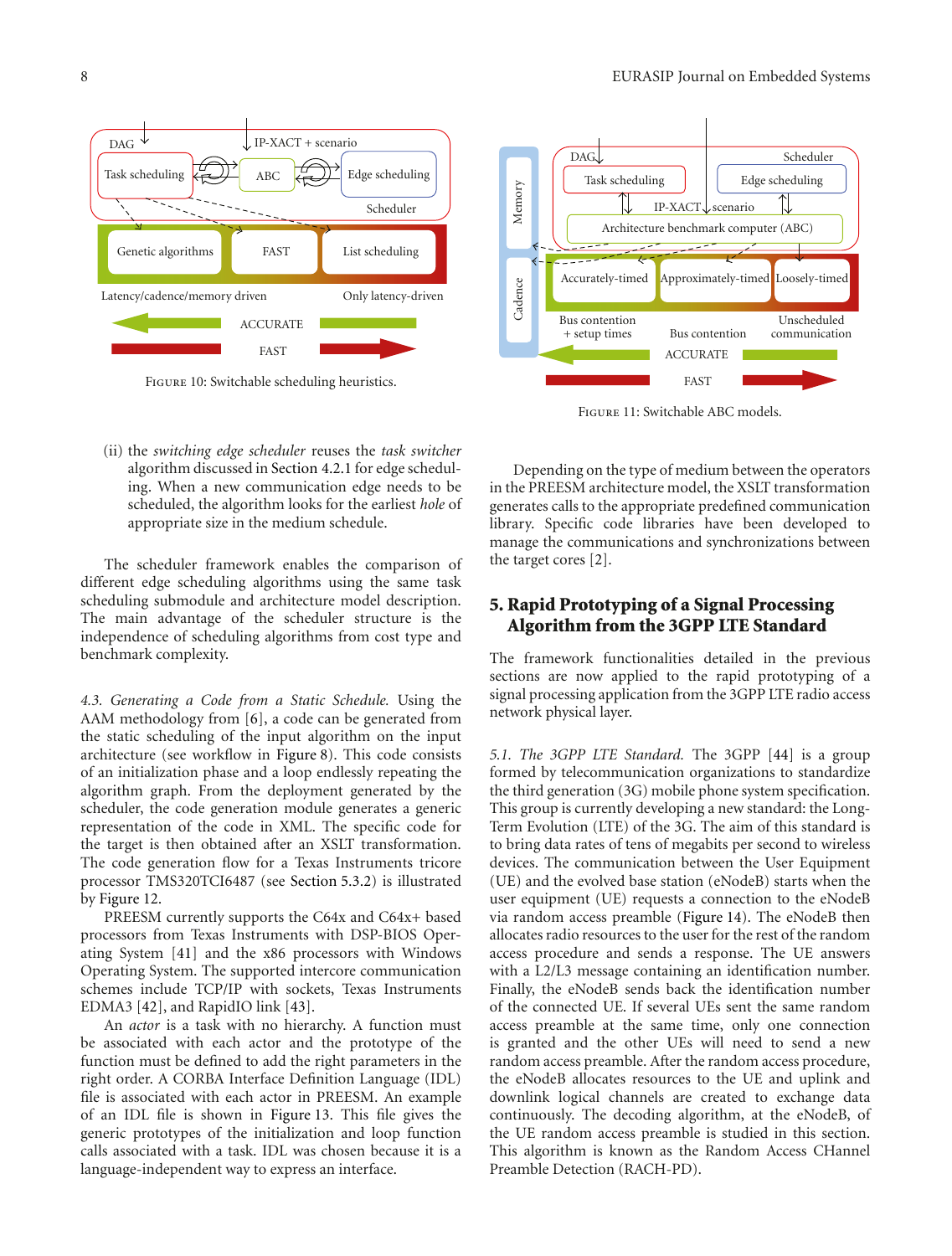

Figure 13: Example of an IDL prototype.



Figure 14: Random access procedure.

*5.2. The RACH Preamble Detection.* The RACH is a contention-based uplink channel used mainly in the initial transmission requests from the UE to the eNodeB for connection to the network. The UE, seeking connection with a base station, sends its signature in a RACH preamble dedicated time and frequency window in accordance with a predefined preamble format. Signatures have special autocorrelation and intercorrelation properties that maximize the ability of the eNodeB to distinguish between different UEs. The RACH preamble procedure implemented in the LTE eNodeB can detect and identify each user's signature and is dependent on the cell size and the system bandwidth. Assume



The preamble is sent over a specified time-frequency resource, denoted as a *slot*, available with a certain cycle period and a fixed bandwidth. Within each slot, a Guard Period (GP) is reserved at each end to maintain time orthogonality between adjacent slots [45]. This preamblebased random access slot structure is shown in Figure 15.

The case study in this article assumes a RACH-PD for a cell size of 115 km. This is the largest cell size supported by LTE and is also the case requiring the most processing power. According to [46], preamble format no. 3 is used with 21,012 complex samples as a cyclic prefix for GP1, followed by a preamble of 24,576 samples followed by the same 24,576 samples repeated. In this case the slot duration is 3 ms which gives a GP2 of 21,996 samples. As per Figure 16, the algorithm for the RACH preamble detection can be summarized in the following steps [45].

- (1) After the cyclic prefix removal, the preprocessing (Preproc) function isolates the RACH bandwidth, by shifting the data in frequency and filtering it with downsampling. It then transforms the data into the frequency domain.
- (2) Next, the circular correlation (CirCorr) function correlates data with several prestored preamble root sequences (or signatures) in order to discriminate between simultaneous messages from several users. It also applies an IFFT to return to the temporal domain and calculates the energy of each root sequence correlation.

Time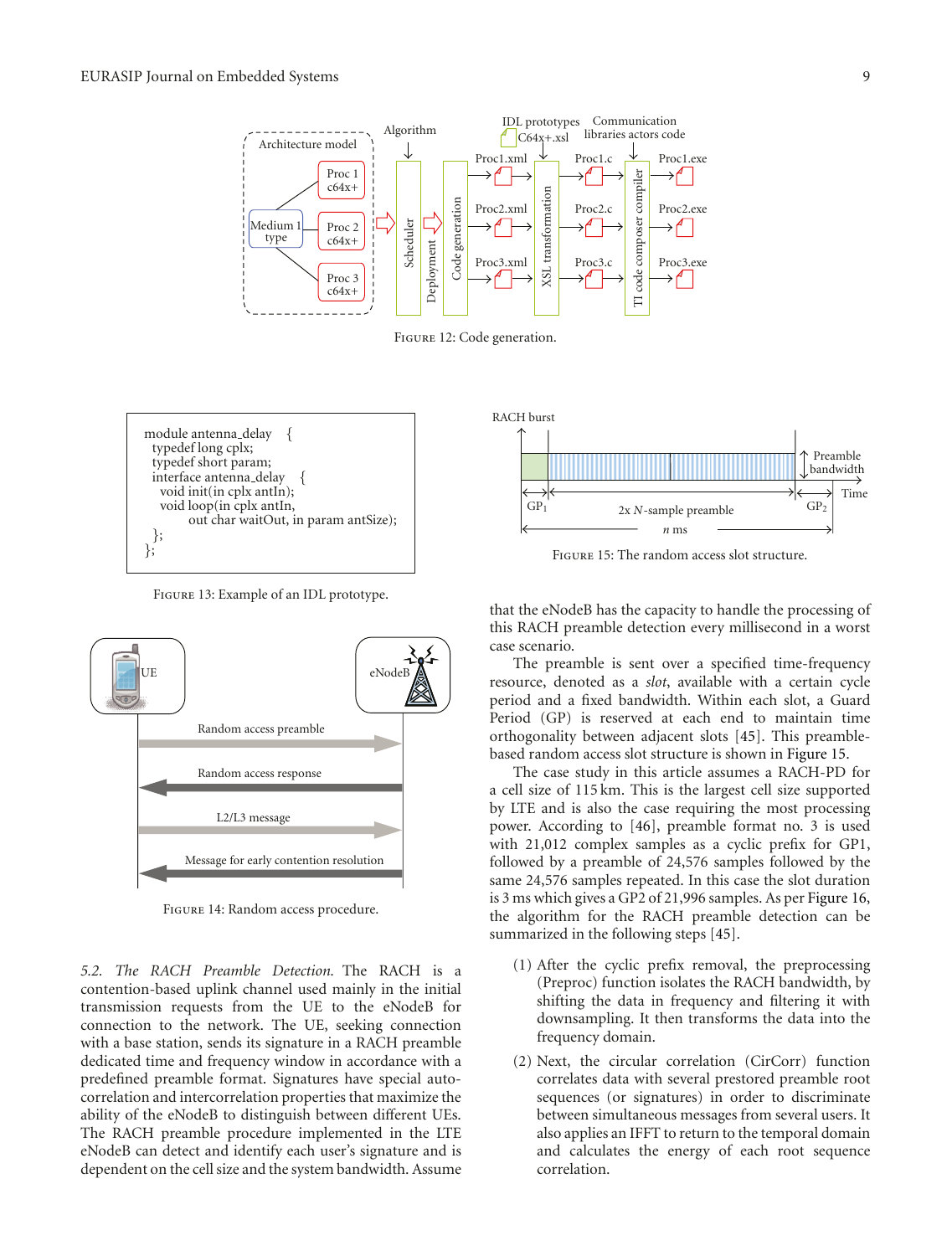

Figure 16: Random Access Channel Preamble Detection (RACH-PD) Algorithm.

- (3) Then, the noisefloor threshold (NoiseFloorThr) function collects these energies and estimates the noise level for each root sequence.
- (4) Finally, the peak search (PeakSearch) function detects all signatures sent by the users in the current time window. It additionally evaluates the transmission timing advance corresponding to the approximate user distance.

In general, depending on the cell size, three parameters of RACH may be varied: the number of receive antennas, the number of root sequences, and the number of times the same preamble is repeated. The 115 km cell case implies 4 antennas, 64 root sequences, and 2 repetitions.

#### *5.3. Architecture Exploration*

*5.3.1. Algorithm Model.* The goal of this exploration is to determine through simulation the architecture best suited to the 115km cell RACH-PD algorithm. The RACH-PD algorithm behavior is described as a SDF graph in PREESM. A static deployment enables static memory allocation, so removing the need for runtime memory administration. The algorithm can be easily adapted to different configurations by tuning the HSDF parameters. Using the same approach as in [47], valid scheduling derived from the representation in Figure 16 can be described by the compact expression:

*(8Preproc)(4(64(InitPower*

*(2((SingleZCProc)(PowAcc))))PowAcc))*

*(64NoiseFloorThreshold)PeakSearch*

We can separate the preamble detection algorithm in 4 steps:

- (1) preprocessing step: *(8Preproc),*
- (2) circular correlation step: *(4(64(InitPower (2((SingleZCProc)(PowAcc))))PowAcc)),*
- (3) noise floor threshold step: *(64NoiseFloorThreshold),*
- (4) peak search step: *PeakSearch.*

Each of these steps is mapped onto the available cores and will appear in the exploration results detailed in



Figure 17: Four architectures explored.

Section 5.3.4. The given description generates 1,357 operations; this does not include the communication operations necessary in the case of multicore architectures. Placing these operations by hand onto the different cores would be greatly time-consuming. As seen in Section 4.2 the rapid prototyping PREESM tool offers automatic scheduling, avoiding the problem of manual placement.

*5.3.2. Architecture Exploration.* The four architectures explored are shown in Figure 17. The cores are all homogeneous Texas Instrument TMS320C64x+ Digital Signal Processors (DSP) running at 1 GHz [48]. The connections are made via DMA links. The first architecture is a single-core DSP such as the TMS320TCI6482. The second architecture is dual-core, with each core similar to that of the TMS320TCI6482. The third is a tri-core and is equivalent to the new TMS320TCI6487 [40]. Finally, the fourth architecture is a theoretical architecture for exploration only, as it is a quad-core. The exploration goal is to determine the number of cores required to run the random RACH-PD algorithm in a 115 km cell and how to best distribute the operations on the given cores.

*5.3.3. Architecture Model.* To solve the deployment problem, each operation is assigned an experimental timing (in terms of CPU cycles). These timings are measured with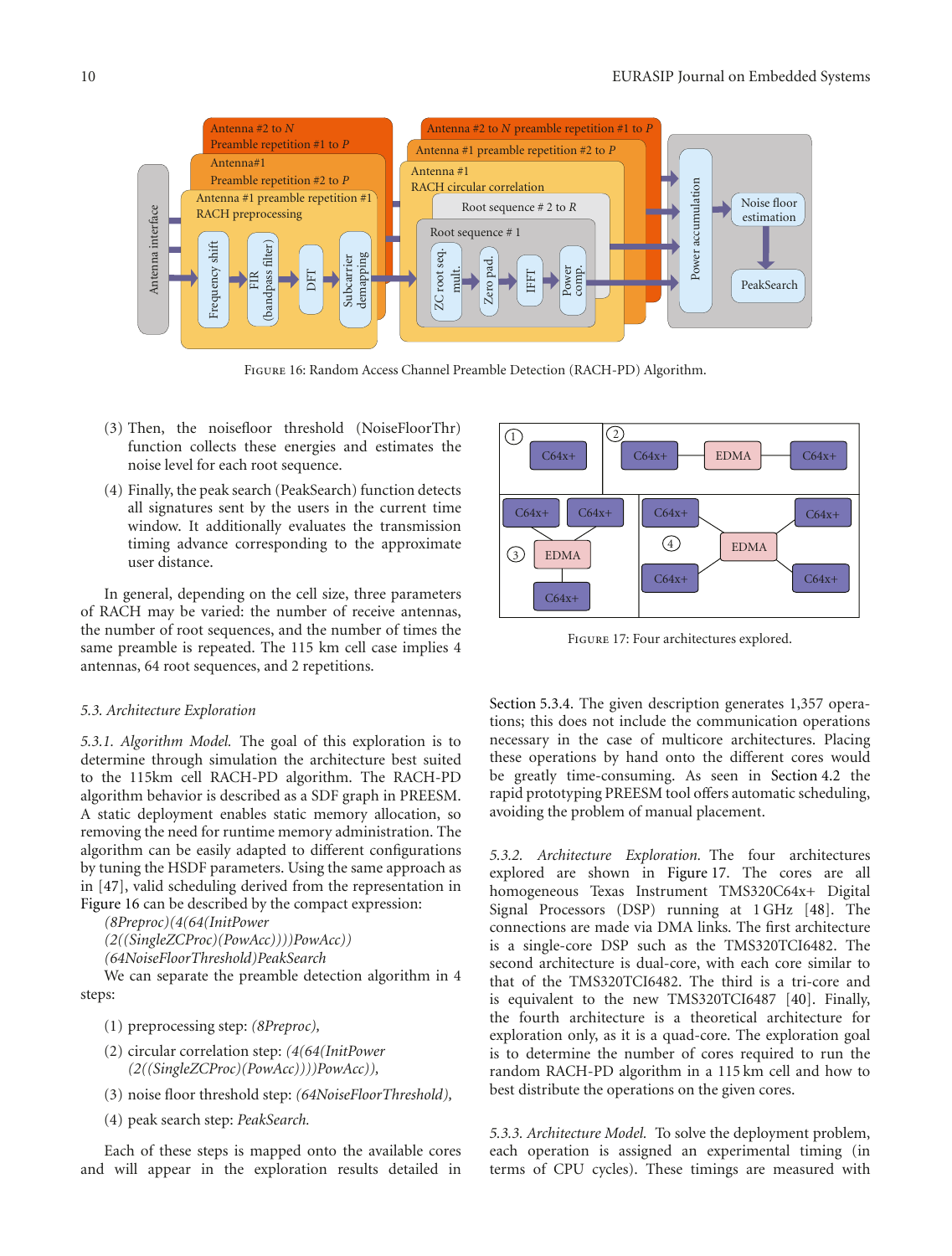

Figure 18: Timings of the RACH-PD algorithm schedule on target architectures.

deployments of the actors on a single C64x+. Since the C64x+ is a 32-bit fixed-point DSP core, the algorithms must be converted from floating-point to fixed-point prior to these deployments. The EDMA is modelled as a nonblocking medium (see Section 4.2.2) transferring data at a constant rate and with a given set up time. Assuming the EDMA has the same performance from the L2 internal memory to the L2 internal memory as the EDMA3 of the TMS320TCI6482 (see [42], then the transfer of N bytes via EDMA should take approximately): transfer $(N) = 135 + (N \div 3.375)$  cycles. Consequently, in the PREESM model, the average data rate used for simulation is 3.375 GBytes/s and the EDMA set up time is 135 cycles.

*5.3.4. Architecture Choice.* The PREESM automatic scheduling process is applied for each architecture. The workflow used is close to that of Figure 8. The simulation results obtained are shown in Figure 18. The list scheduling heuristic is used with loosely-timed, approximately-timed, and accurately-timed ABCs. Due to the 115 km cell constraints, preamble detection must be processed in less than 4 ms.

The experimental timings were measured on code executions using a TMS320TCI6487. The timings feeding the simulation are measured in loops, each calling a single function with L1 cache activated. For more details about C64x+ cache, see [48]. This represents the application behavior when local data access is ideal and will lead to an optimistic simulation. The RACH application is well suited for a parallel architecture, as the addition of one core reduces the latency dramatically. Two cores can process the algorithm within a time frame close to the real-time deadline with loosely and approximately timed models but high data transfer contention and high number of transfers disqualify it when accurately timed model is used.

The 3-core solution is clearly the best one: its CPU loads (less than 86% with accurately-timed ABC) are satisfactory and do not justify the use of a fourth core, as can be seen in Figure 18. The high data contention in this case study justifies the use of several ABC models; simple models for



Figure 19: TMS320TCI6487 architecture.

fast results and more complex models to dimension correctly the system.

*5.4. Code Generation.* Developed Code libraries for the TMS320TCI6487 and automatically generated code created by PREESM (see Section 4.3) were used in this experiment. Details of the code libraries and code optimizations are given in [2]. The architecture of the TMS320TCI6487 is shown in Figure 19. The communication between the cores is performed by copying data with the EDMA3 from one core local L2 memory to another core L2 memory. The cores are synchronized using intercore interruptions. Two modes are available for memory sharing: in symmetric mode, each CPU has 1MByte of L2 memory while in asymmetric mode, core-0 has 1.5 MByte, core-1 has 1 MByte and core-2 0.5 MByte.

From the PREESM generated code, the size of the statically allocated buffers are 1.65 MBytes for one core, 1.25 MBytes for a second core, and 200 kBytes for a third core. The asymmetric mode is chosen to fit this memory distribution. As the necessary memory is higher than the internal L2, some buffers are manually chosen to go in the external memory and the L2 cache [40] is activated. A memory minimization ABC in PREESM would help this process, targeting some memory objectives while mapping the actors on the cores.

Modeling the RACH-PD algorithm in PREESM while varying the architectures (1,2,3 and 4 cores-based) enabled the exploration of multiple solutions under the criterion of meeting the stringent latency requirement. Once the target architecture is chosen, PREESM can be setup to generate a framework code for the simulated solution. As highlighted and explained in the previous paragraph, the statically allocated buffers by the generated code were higher than the physical memory of the target architecture. This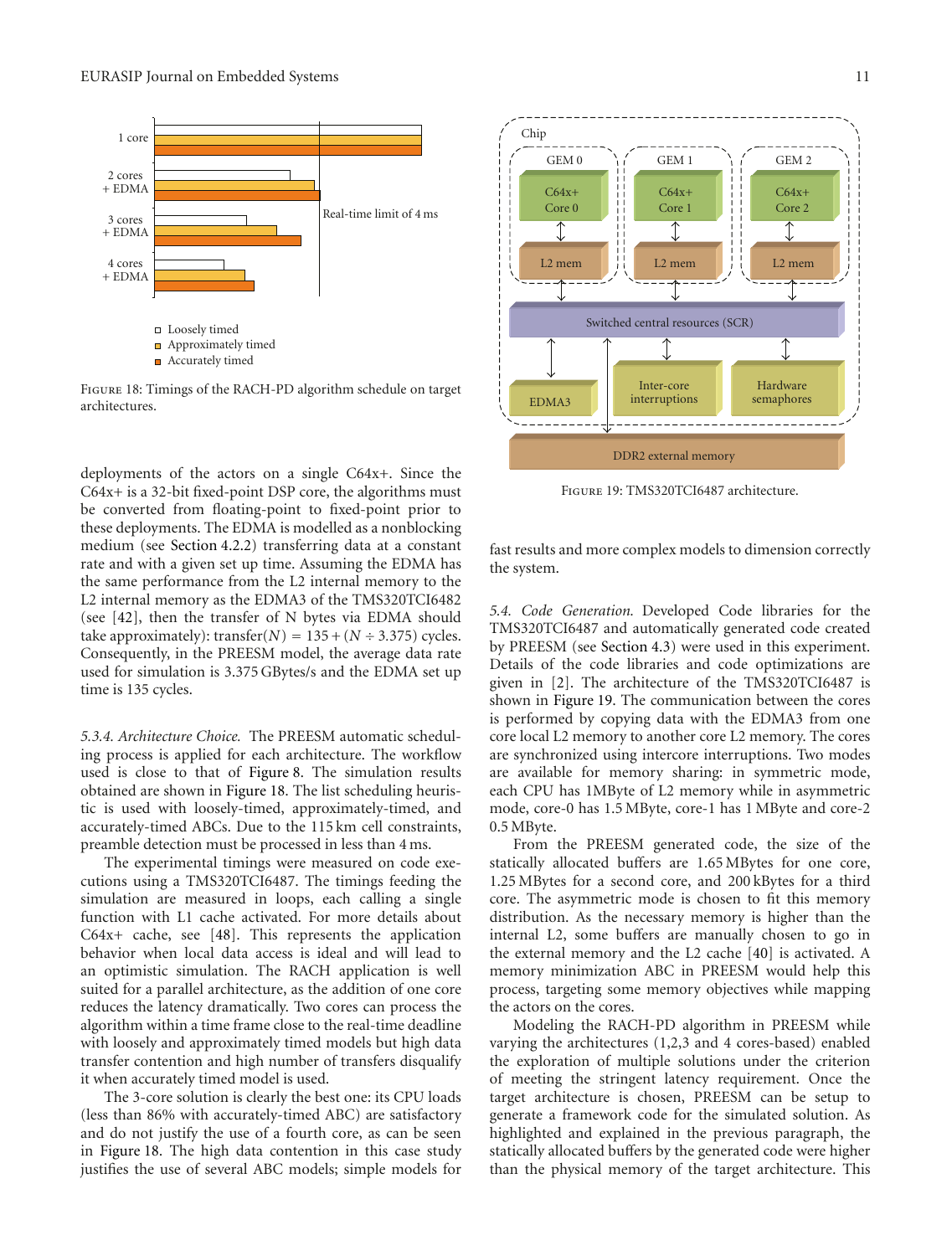

Figure 20: Execution of the RACH-PD algorithm on a TMS320TCI6487.

necessitated moving manually some of the noncritical buffers to external memory. This generated code, representing a priori a good deployment solution, when executed on the target had an average load of 78% per core while meeting the real time deadline. Hence, the goal of decoding a RACH-PD every 4 ms on the TMS320TCI6487 is thus successfully accomplished. A simplified view of the code execution is shown in Figure 20. The execution of the generated code had led to a realistic assessment of a deployment very close to that predicted with accurately timed ABC where the simulation had shown an average load per core around 80%. These results show that prototyping the application with PREESM allows by simulation to assess different solutions and to give the designer a realistic picture of the multicore solution before solving complex mapping problems. This global result needs to be tempered because one week-effort of manual memory optimizations and also some manual constraints were necessary to obtain such a fast deployment. New ABCs computing the costs of semaphores for synchronizations and the memory balance between the cores will reduce this manual optimizations time.

#### **6. Conclusions**

The intent of this paper was to detail the functionalities of a rapid prototyping framework comprising the Graphiti, SDF4J, and PREESM tools. The main features of the framework are the generic graph editor, the graph transformation module, the automatic static scheduler, and the code generator. With this framework, a user can describe and simulate the deployment, choose the most suitable architecture for the algorithm and generate an efficient framework code. The framework has been successfully tested on RACH-PD algorithm from the 3GPP LTE standard. The RACH-PD algorithm with 1357 operations was deployed on a tricore DSP and the simulation was validated by the generated code execution. In the near future, an increasing number of CPUs will be available in complex System on Chips. Developing

methodologies and tools to efficiently partition code on these architectures is thus an increasingly important objective.

#### **References**

- [1] E. A. Lee, "The problem with threads," *Computer*, vol. 39, no. 5, pp. 33–42, 2006.
- [2] M. Pelcat, S. Aridhi, and J. F. Nezan, "Optimization of automatically generated multi-core code for the LTE RACH-PD algorithm," in *Proceedings of the Conference on Design and Architectures for Signal and Image Processing (DASIP '08)*, Bruxelles, Belgium, November 2008.
- [3] J. Piat, S. S. Bhattacharyya, M. Pelcat, and M. Raulet, "Multicore code generation from interface based hierarchy," in *Proceedings of the Conference on Design and Architectures for Signal and Image Processing (DASIP '09)*, Sophia Antipolis, France, September 2009.
- [4] M. Pelcat, P. Menuet, S. Aridhi, and J.-F. Nezan, "Scalable compile-time scheduler for multi-core architectures," in *Proceedings of the Conference on Design and Architectures for Signal and Image Processing (DASIP '09)*, Sophia Antipolis, France, September 2009.
- [5] "Eclipse Open Source IDE," http://www.eclipse.org/downloads.
- [6] T. Grandpierre and Y. Sorel, "From algorithm and architecture specifications to automatic generation of distributed real-time executives: a seamless flow of graphs transformations," in *Proceedings of the 1st ACM and IEEE International Conference on Formal Methods and Models for Co-Design (MEMOCODE '03)*, pp. 123–132, 2003.
- [7] "OpenMP," http://openmp.org/wp.
- [8] R. D. Blumofe, C. F. Joerg, B. C. Kuszmaul, C. E. Leiserson, K. H. Randall, and Y. Zhou, "Cilk: an efficient multithreaded runtime system," *Journal of Parallel and Distributed Computing*, vol. 37, no. 1, pp. 55–69, 1996.
- [9] "OpenCL," http://www.khronos.org/opencl.
- [10] "The Multicore Association," http://www.multicore-association.org/home.php.
- [11] "PolyCore Software Poly-Mapper tool," http://www.polycoresoftware.com/products3.php.
- [12] E. A. Lee, "Overview of the ptolemy project," Technical Memorandum UCB/ERL M01/11, University of California, Berkeley, Calif, USA, 2001.
- [13] J. Eker and J. W. Janneck, "CAL language report," Tech. Rep. ERL Technical Memo UCB/ERL M03/48, University of California, Berkeley, Calif, USA, December 2003.
- [14] S. S. Bhattacharyya, G. Brebner, J. Janneck, et al., "OpenDF: a dataflow toolset for reconfigurable hardware and multicore systems," *ACM SIGARCH Computer Architecture News*, vol. 36, no. 5, pp. 29–35, 2008.
- [15] G. Karsai, J. Sztipanovits, A. Ledeczi, and T. Bapty, "Modelintegrated development of embedded software," *Proceedings of the IEEE*, vol. 91, no. 1, pp. 145–164, 2003.
- [16] P. Belanovic, *An open tool integration environment for efficient design of embedded systems in wireless communications*, Ph.D. thesis, Technische Universität Wien, Wien, Austria, 2006.
- [17] T. Grandpierre, C. Lavarenne, and Y. Sorel, "Optimized rapid prototyping for real-time embedded heterogeneous multiprocessors," in *Proceedings of the 7th International Workshop on Hardware/Software Codesign (CODES '99)*, pp. 74–78, 1999.
- [18] C.-J. Hsu, F. Keceli, M.-Y. Ko, S. Shahparnia, and S. S. Bhattacharyya, "DIF: an interchange format for dataflowbased design tools," in *Proceedings of the 3rd and 4th*